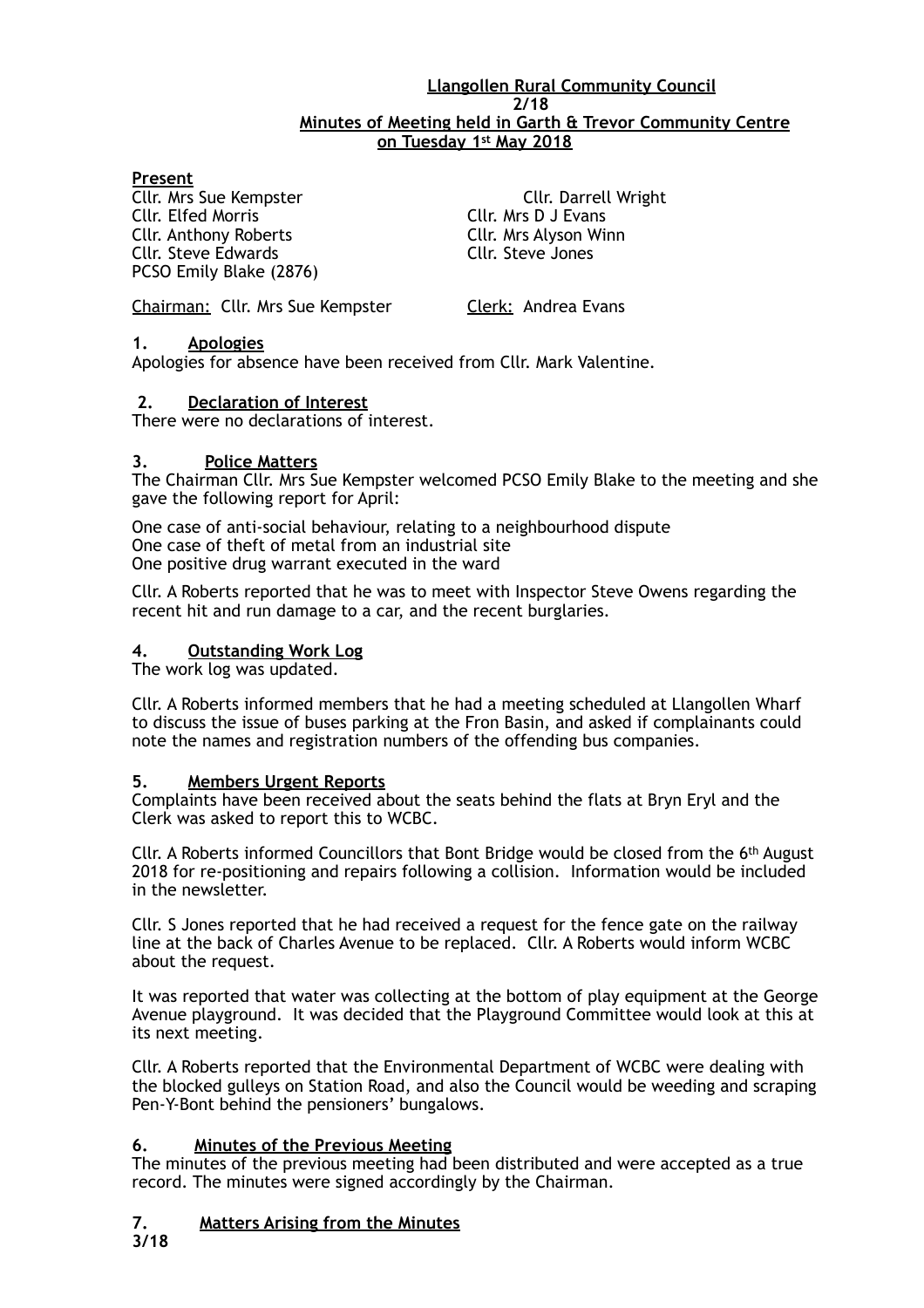The Council had received a letter from Chapel Tea-Rooms regarding the closure of Read's car park and this was read out by the Chairman. Councillors discussed the effects on the community of closure of the car park, and it was decided that the Clerk would ask Alan Forest of WCBC, and a representative of CRT to attend the next Council meeting to discuss the situation.

## **8. Planning**

Erection of single garage

**Arhaul 1 Swan Terrace Woodlands Road Froncysyllte P/2017/0910 GRANTED** 

Construction of timber hostel providing 4 No. short term guest sleeping accommodation together with washroom/wc facilities

**The Barn Function Room Trevor Villa Llangollen Rd Trevor Wrexham P/2018/0091 WITHDRAWN** 

Single-storey rear extension and garage conversion **Braemar 23 Wenfryn Close Trevor Wrexham P/2018/0253 PENDING** 

Change of use of Trevor Villa to mixed use including accommodation and ancillary services to Trevor Barns and erection of timber hostel to create 4 no. sleeping quarters and washroom/WC facilities for short term guests **Tower Hill Barns Trevor Villa Llangollen Road Trevor Wrexham P/2018/0312 PENDING** 

Replacement porch extension **Trem Berwyn Garth Road Garth Wrexham P/2018/0319 PENDING** 

# **9. Correspondence**

**WCBC** 

Wrexham Local Development Plan (2013-2028) Public Consultation, 9th April – 31st May 2018

Youth Support Grant 2018-2019 – Information Drop in Session 22nd May 2018 Wrexham Adult Social Care - Community Inclusion Grant information Report on Landfill Disposals Tax Communities Scheme Contact details for the British Legion 'Silent Soldier Initiative' Portuguese Celebration event June 16th 2018 in Wrexham Kingdom Monthly Report Mar2018

## **Welsh Government**

Independent Review Panel on Community and Town Councils - request for Council to hold drop-in session on 24th May 2018 April Newsletter

## **One Voice Wales**

Update on GDPR and Data Protection Bill Training courses May 2018 Age Cymru report – 'Showcasing tackling loneliness' OVW Community and Town Council Review Response Ecclesiastical exemption and guidance on Schedule Monuments Consultation Energy, Planning and Rural Affairs (EPRA) – vacancies for 10 Brexit Interns Speak My Language Report from WAO Consultation – Changes to the consenting of Infrastructure

**Play Wales**  Play-day 2018 announced - Wednesday 1st August 2018

**North Wales Police 4/18**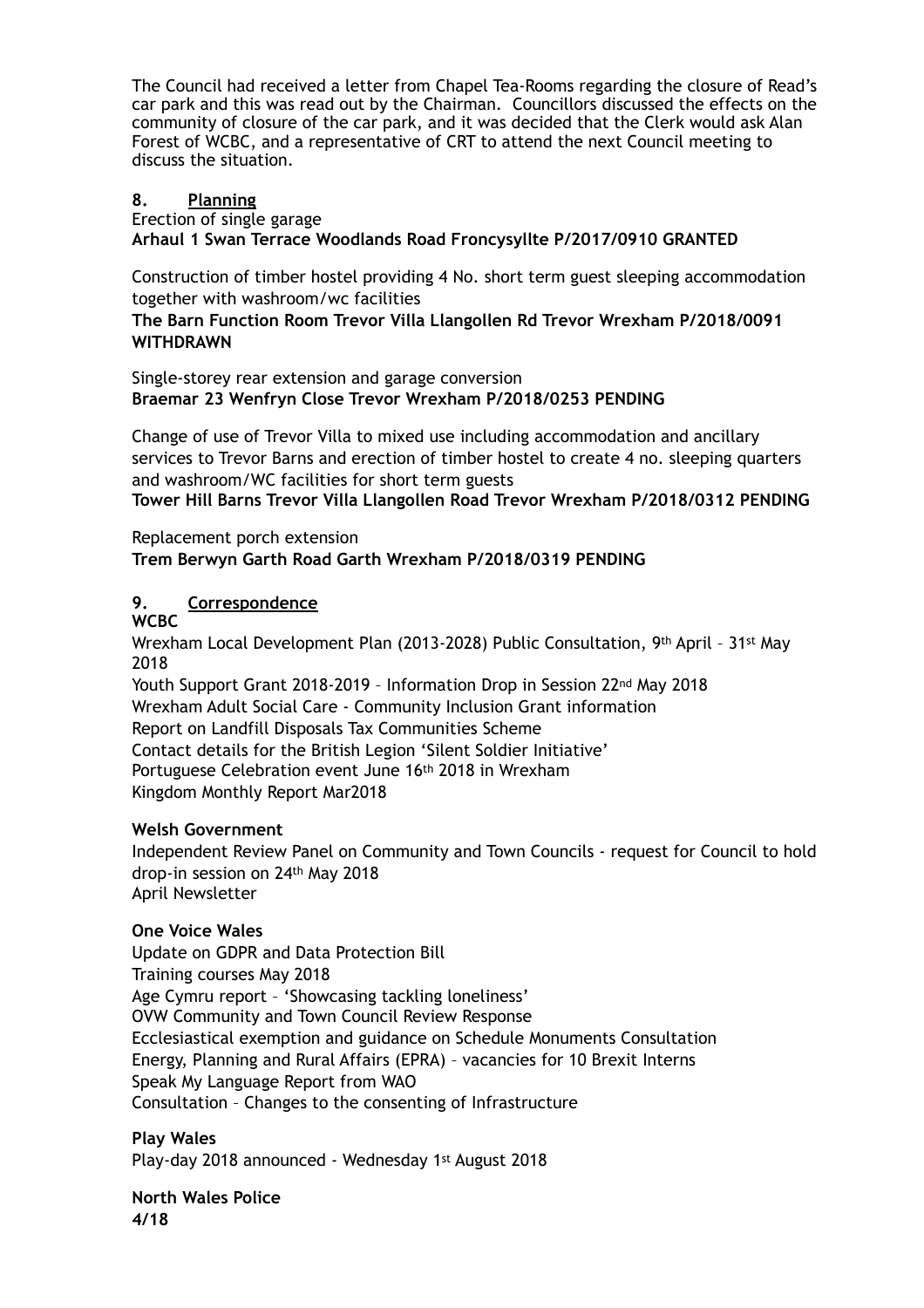Armistice Day/Remembrance Sunday parades attracting more than 500 people may be subject to a Safety Advisory Group pre-meeting

## **Arcadis**

Trevor Basin Area Masterplan – Stakeholder Workshop 14th May 2018

**U.K. Parliament**  Susan Elan Jones MP Surgery poster

**Ysgol Dinas Bran**  'Curtain Up' Appeal –request for funding

**Wrexham Area Civic Society** 

In Focus magazine

## **Girl-guiding Berwyn Division Commissioner**

Invitation to Annual Review 17th May 2018

The correspondence was made available for perusal by Councillors, and hard copies or email copies can be provided on request.

## **10. Footpaths & Roadways**

The Clerk had contacted WCBC about the loose hand-rail near the stile on the Oerog footpath. After consulting with the land owner, WCBC have agreed to replace the stile with a kissing-gate, repair the steps and replace the hand-rail.

## **11. Projects 2018/2019**

Nothing to report

## **12. Community Agent**

The Community Agent had met with staff at Llangollen doctor's surgery, and had a meeting at Caritas surgery in Cefn Mawr. The response from both surgeries was very positive. Visits have also been made to Chirk surgery and Dr Patel's in Cefn Mawr to drop off leaflets. Leaflets have also been dropped off in local shops, cafes, community centres and churches in Fron, Trevor, Chirk, Llangollen and Cefn Mawr. The Community Agent has spent time shadowing and training at Contact Wrexham. Also, she has attended a dementia friends training session in Chirk, and a Health & safety course.

Councillors requested that the Community Agent visits all groups and clubs at both community centres and drops off leaflets. It was decided to allocate a budget for refreshments and hiring to allow the Community Agent to organise community engagement events.

# **13. Meetings / Training**

A Stakeholder Workshop for the Trevor Basin Area Masterplan is to be held on Monday 14<sup>th</sup> May 2018 at Garth & Trevor Community Centre, and the Chairman is attending.

# **14. Noddfa Cemetery**

The Risk Assessment for the Cemetery will be carried out within the next two weeks.

## **15. Playgrounds**

P Green has replaced the wooden beam on the 'Wobbly Bridge' at the Fron Community Centre. WCBC have replaced the wood on the table-top of the picnic bench at George Ave. play area.

## **16. Newsletter**

**5/18**